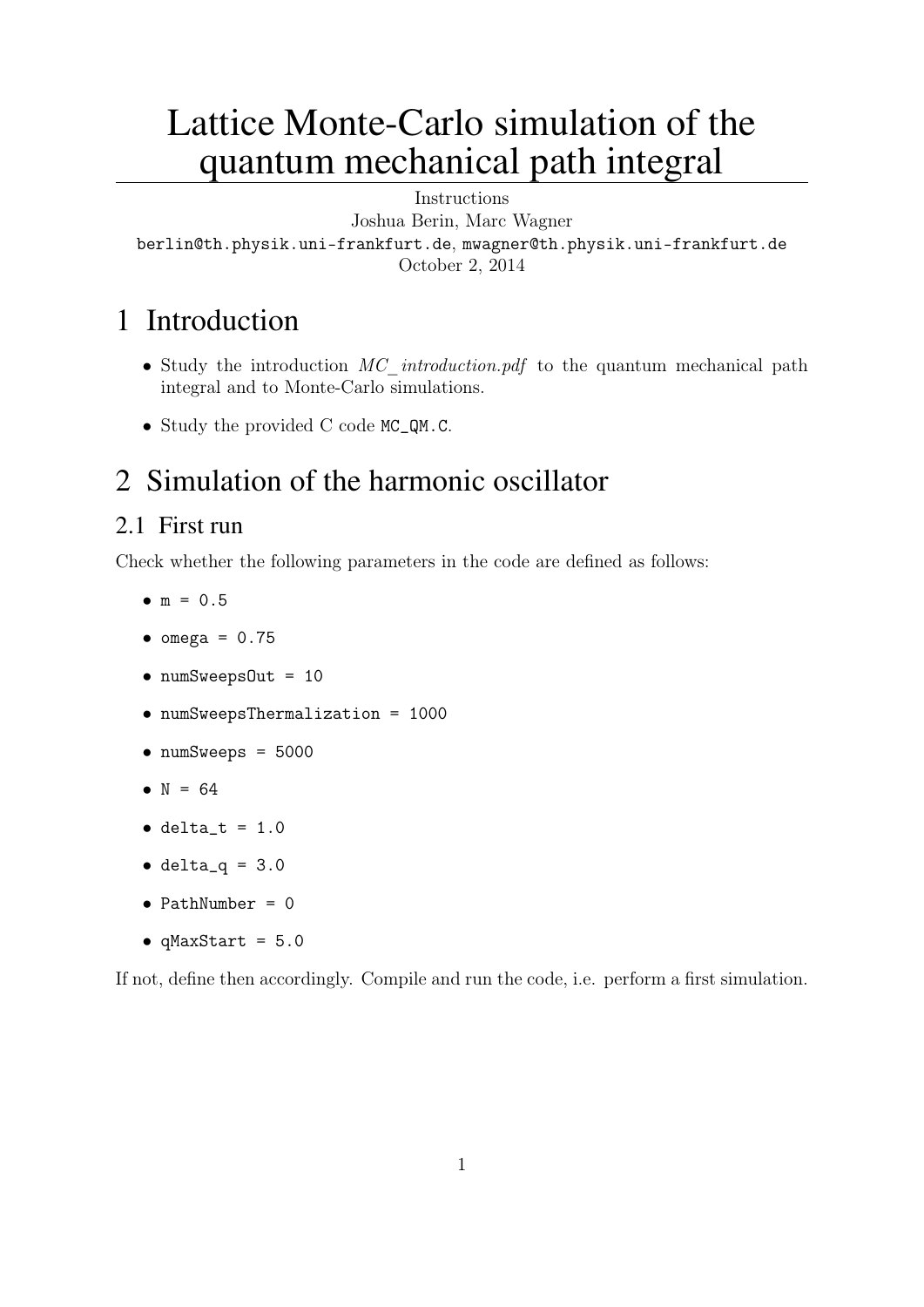## 2.2 The action  $S$  and thermalization

Plot  $\langle S \rangle$  (the action averaged over numSweepsOut) for a hot and a cold start for delta\_q  $= \{0.003, 0.03, 0.3, 3.0, 30.0, 300.0\}.$ 

- Are hot or cold starts preferable?
- Which is the best choice for delta\_q?
- After approximately how many steps did the simulation thermalize in each of these twelve cases?

Crudely optimize delta\_q for the parameters defined in ??. A heuristic criterion is that around 50% of all Metropolis updates are accepted.

Now change omega to omega = 0.125. Is the previously optimized delta\_q still optimal? If not, optimize again.

#### 2.3 Investigation of paths generated during the simulation

Plot several arbitrary paths after thermalization taken from simulations at omega = {0.75, 0.125, 5.0}. Explain and interpret your observation in particular the qualitative differences.

Plot the first ten paths of a simulation to study thermalization in more detail. To this end perform a simulation with a cold start and delta\_q = 5.0.

#### 2.4 Computation of correlation functions and extraction of energy differences

Return to omega = 0.75 and the corresponding optimized delta\_q.

- Use the code to compute the correlation function  $C(t) = \langle x(t)x(0) \rangle$ .
	- Study the details of the implementation. In particular explain how  $\langle x(t)x(0)\rangle$ is implemented.
- Fit  $A \exp(-\Delta E t)$  to the numerical results for  $C(t)$  (fitting parameters  $A, \Delta E$ ) to extract the energy difference of the first excited state and the ground state.
	- Why is it dangerous to include small  $t$  in the fit in general?
	- Why is it not a problem here?
	- Why is it dangerous to include large  $t$  in the fit?
	- Specify and use a reasonable fit window to extract  $\Delta E$  and a corresponding statistical error.
	- Compare with your analytical expectation.